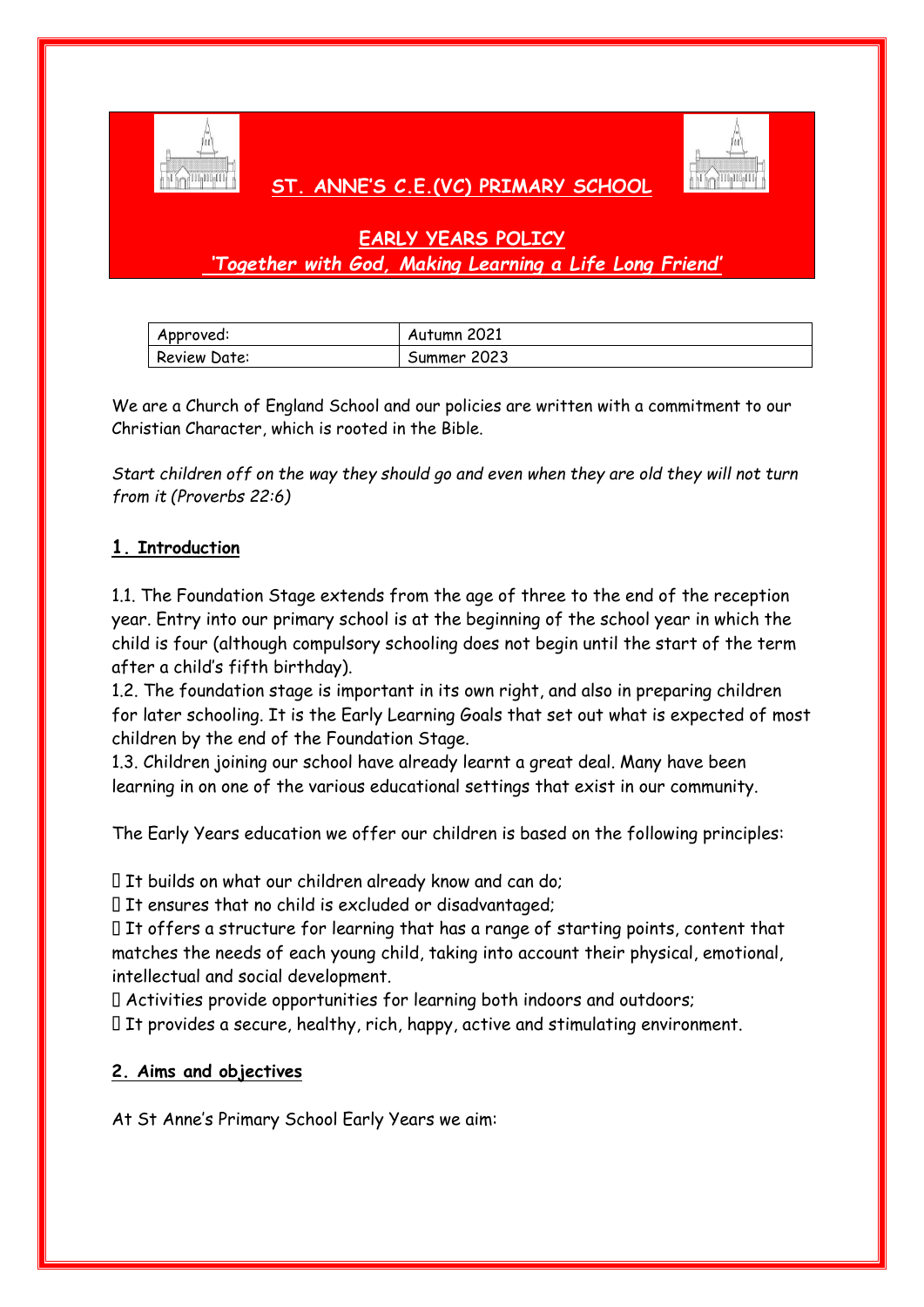2.1. To provide a safe, caring and stimulating environment, where children are encouraged to develop enquiring minds.

2.2. To ensure that all children have equality of opportunity to learn and make progress, whatever their age, sex, ability, personality, class, ethnicity, special educational needs or competence in the English Language.

2.3 To support children's spiritual, moral, cultural, mental and physical development with learning activities which match their developmental needs.

2.4 To provide a high quality, broad and relevant curriculum based on THE EARLY YEARS FOUNDATION STAGE framework, underpinned by EVERY CHILD MATTERS. This curriculum will be delivered through a multi – disciplinary range of integrated activities and first hand experiences.

2.5 To help children to develop confidence, self – sufficiency, independence, consideration of self and others and care for their immediate environment.

2.6 To partake in planned learning objectives that are meaningful and that are designed to stimulate eagerness and participation.

2.7 To promote and model a range of social skills, such as taking turns and sharing, which will enable children to develop effective interpersonal relationships.

2.8 To acknowledge the involvement of parents and their role as primary educators. We aim to establish a shared understanding and partnership.

2.9 To provide a physical environment that is organised to meet the needs of young children, with appropriate resources, inside and out, with due regard to health and safety.

### **3. Teaching and learning style**

3.1. The features of effective teaching and learning in our school are defined in our policy on teaching and learning. They apply to teaching and learning in the Foundation Stage just as much as they do to the teaching and learning in Younger or Older School. 3.2 The more general features of good practice in our school that relate to the Foundation Stage are:

The partnership between teachers and parents/carers that helps our children to feel secure at school, and to develop a sense of well- being and achievement;

The understanding that teachers have of how children develop and learn, and how this must be reflected in their teaching;

 $\Box$  The range of approaches that provide first - hand experiences, give clear explanations, make appropriate interventions, and extend and develop the children's play, talk or other means of communication;

The carefully planned curriculum that helps children achieved the Early Learning Goals by the end of the Foundation Stage;

 $\Box$  The provision for children to take part in activities that build on and extend their interests, and develop their intellectual, physical, social and emotional abilities;

The encouragement for children to communicate and talk about their learning, and to develop independence and self – management;

The support for learning, with appropriate and accessible space, facilities and equipment, both indoors and outdoors;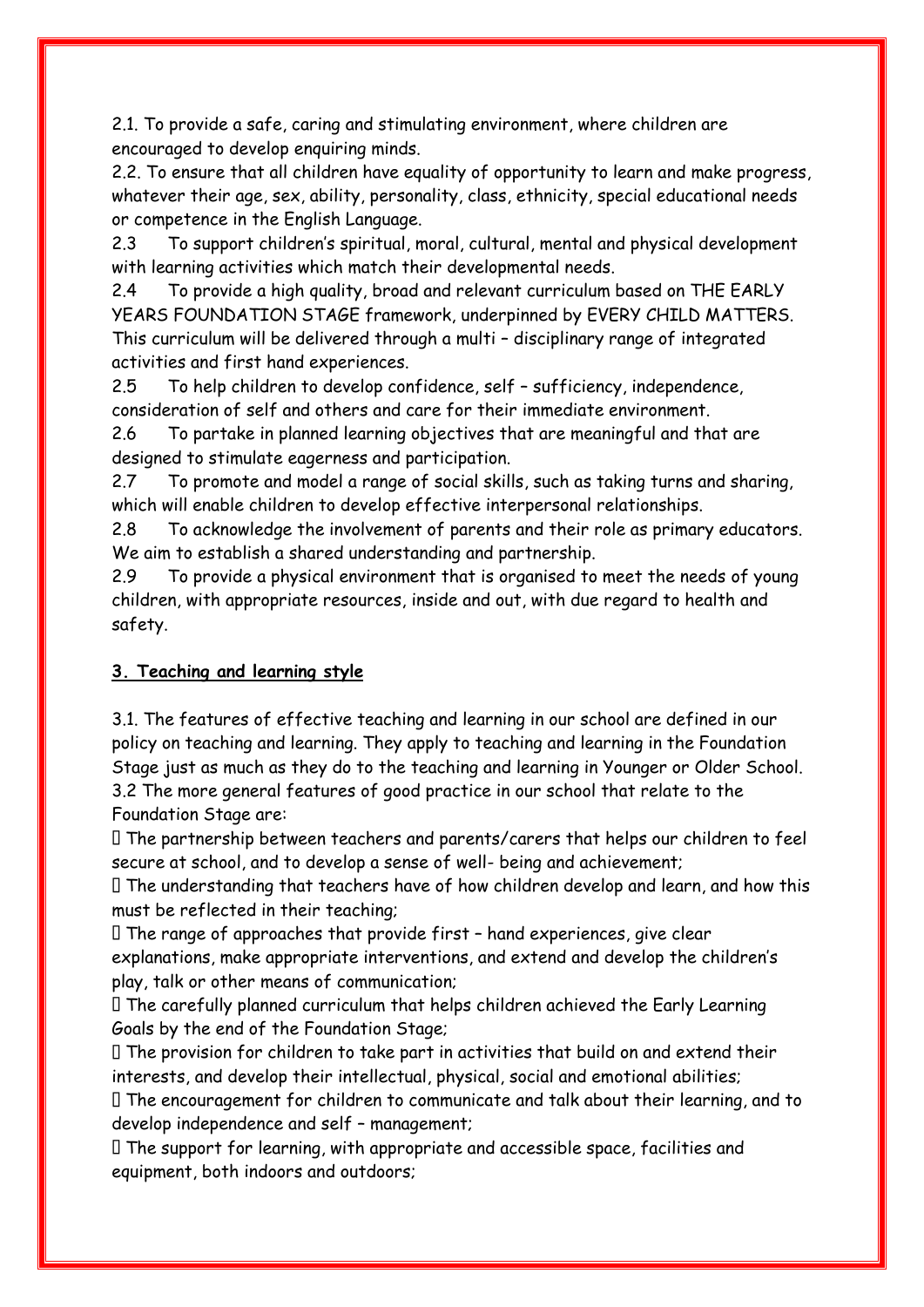The identification, through observations, of children's progress and future learning needs, which are regularly shared with parents and carers;

The good relationships between our school and the other educational settings in which the children have been learning before or joining our school;

The clear aims of our work, and the regular monitoring to our work to evaluate and improve it;

The regular identification of training needs for all adults working within Early Years.

# **4. Play at the Foundation Stage**

4.1. Through play, our children explore and develop the learning experiences that help them make sense of the world. They practise and build up their ideas, learn how to control themselves, and begin to understand the need for rules. They have the opportunity to think creatively both alongside other children and on their own. They communicate with others as they investigate and solve problems. They express fears, or re – live anxious experiences, in controlled and safe situations.

### **5. Inclusion at the Foundation Stage**

5.1 We believe that all our children matter that no child should be left behind. We give our children every opportunity to achieve their best. We do this by taking account of our children's range of life experiences when we are planning for their learning.

5.2 In the Foundation Stage, we set realistic and challenging expectations keyed to the needs of our children, so that most achieve the Early Learning Goals by the end of the stage. Some children progress beyond this point. We help them do this by planning to meet the needs of both boys and girls, of children with special educational needs, of children who are more able, of children with disabilities, of children from all social and cultural backgrounds, of children from different ethnic groups, and of those from diverse linguistic backgrounds.

5.3 We meet the needs of our children through:

Planning opportunities that build on and extend the children's knowledge, experience and interests, and develop their self – esteems and confidence;

Using a variety of teaching strategies that are based on children's learning needs;

Providing a wide range of opportunities to motivate and support children, and to help them to learn effectively;

Offering a safe and supportive learning environment, in which the contribution of all children is valued;

Employing resources that reflect diversity, and that avoid discrimination and stereotyping;

Planning challenging activities for children whose ability and understanding are in advance of their language and communication skills;

Monitoring children's progress, and providing support (such as speech therapy), as necessary.

### **6. The Foundation Stage curriculum**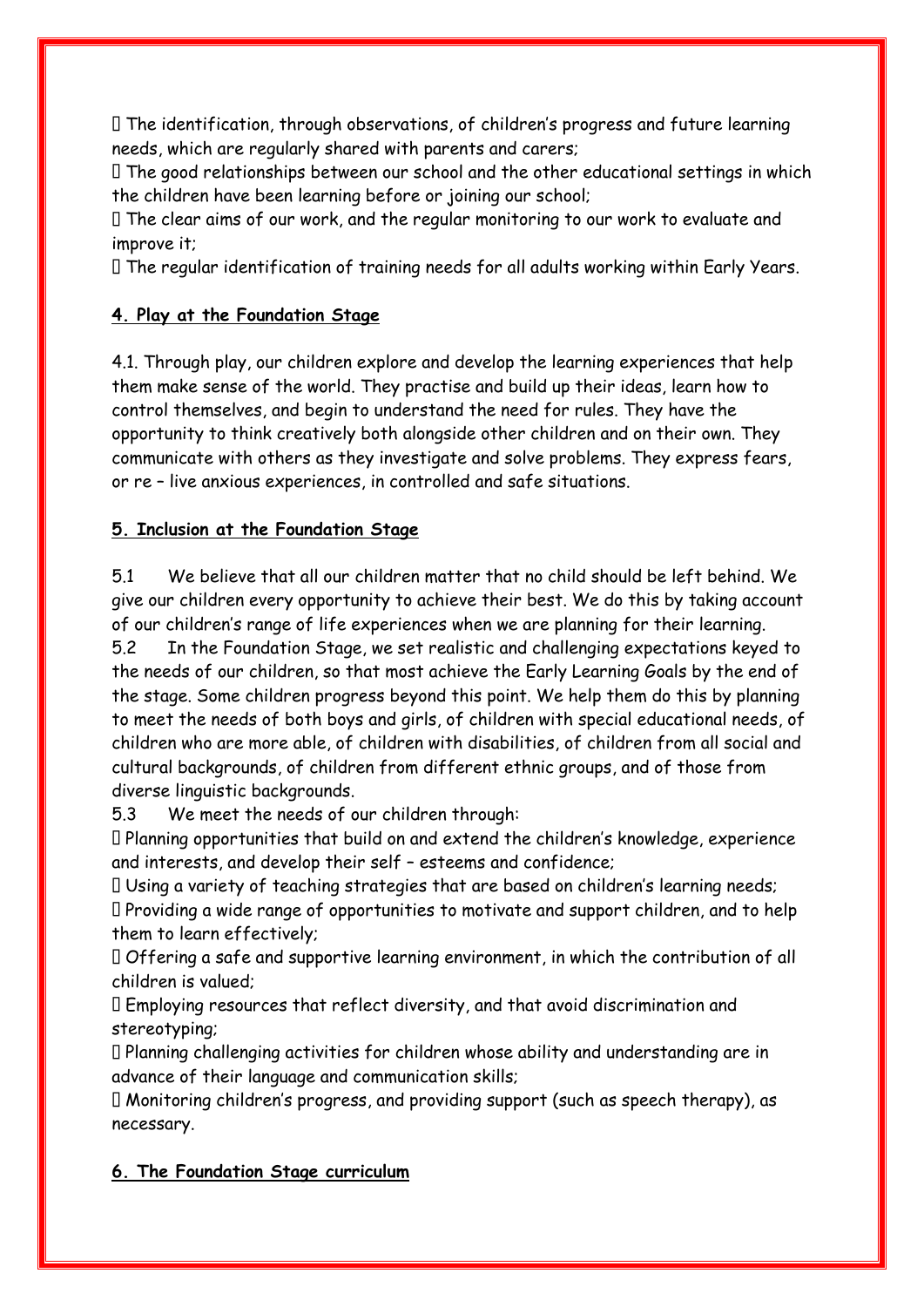6.1. We firmly believe that the curriculum for the Foundation Stage will underpin all future learning by supporting, fostering, promoting, and developed the seven key areas of learning of development: Communication and Language, Physical Development, Personal, Social and Emotional Development, Literacy, Mathematics, Understanding the World and Expressive Arts

and Design. The learning experiences offered enable children to develop competency and skills in these areas.

6.2. The Early Learning Goals form part of the National Curriculum, and are in line with the objectives stated in the National Curriculum for Literacy and Mathematics. This is approached in a flexible way but by the end of the Foundation Stage, as part of the seamless transition into Year 1, all the elements of Literacy and daily mathematics lessons are combined into more formalised lessons.

6.3. The Early Learning Goals provide the basis for planning throughout the Foundation Stage. A programme of Early Years is in place in order to avoid repetition. Medium – term planning is completed half- termly, following assessment and identifies the next steps in learning.

6.4. Free – flow to the outdoor learning environment is in place in order to provide access to the learning opportunities which exist beyond the classroom door.

#### **7. Assessment**

7.1. The assessment carried out in The Foundation Stage supports the school policy on ASSESSMENT FOR LEARNING.

7.2. At St Anne's Primary School, skills grids are used to assess the children. These grids contain information to help feel the Learning Journey and the Development Matters document. On entry in September, baseline assessment is carried out and this, together with information from parent (s)/ carers (s) and any previous setting, is used to establish the starting point for each child. Planned, spontaneous and on – going assessments are then carried out each half term. This includes formal observations of each child in all seventeen areas, each term.

7.3. The Foundation Stage Profile (FSP) is the nationally employed assessment tool that enables teachers to record their observations at the end of the Foundation Stage, and to summarise their pupils' progress towards the Early Learning Goals. It covers each of the seven areas of learning contained in THE EARLY YEARS FOUNDATION STAGE guidance. At the beginning of September, we establish a starting point for each child and this is recorded on the FSP. The collection of assessment data in the Foundation Stage Profile is a statutory requirement.

7.4. At the end of each term, the FSP is updated with the assessment information, and this is shared during parental consultation meetings or through targets sent out to parents. At the end of the final term in reception, we send a summary of these assessments to the LA for analysis. The child's next teacher uses this information to make plans for the year ahead.

7.5. Parents/ carers receive an annual report that offers information on each child's progress for that academic year. The report contains detailed information relating to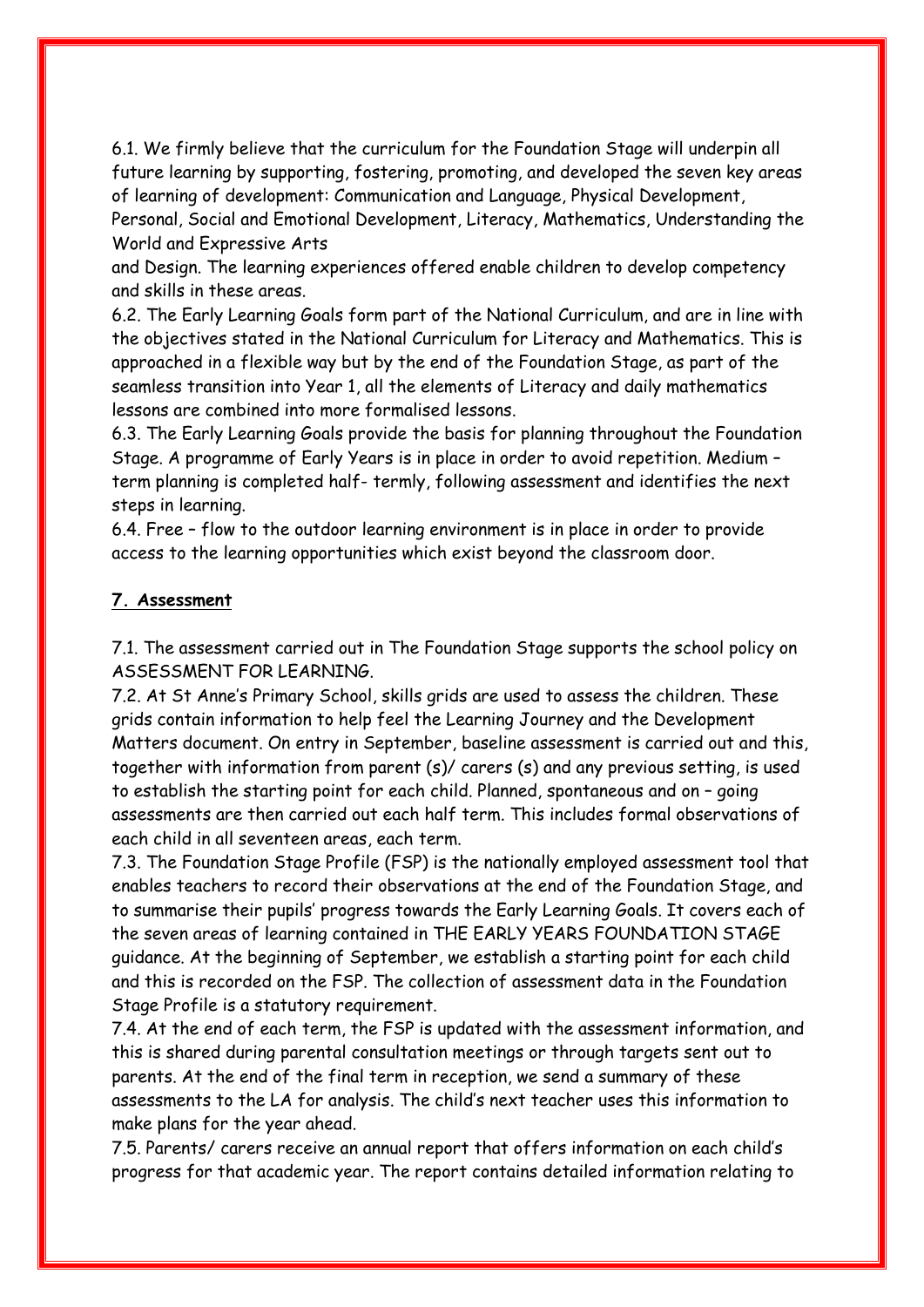each area of learning. It highlights the child's strengths and development needs, and gives details of the child's general progress. Reporting on Year 1 achievements is in line with the whole school reporting format. Reports are sent to parents (including copies to absent parents) or carers during July, at least nineteen days before the end of the school year.

# **8. The role of parents and carers**

8.1 We believe that all parents and carers have an important role to play in the education of their child. We therefore recognise the role that parents and carers have played, and their future role, in educating the children. We do this through:

Talking to parents or carers about their child before their child starts in our school;

Visits by the teacher to children in their home setting prior to their starting school; Opportunities given to the children to spend time with their teacher before starting school;

 $\Box$  Inviting all parents and carers to an induction meeting during the term before starting school;

Offering parents and carers regular opportunities to talk about their child's progress in our Foundation Stage classes;

Encouraging parents and carers to talk to the child's teacher if there are any concerns;

Having flexible admission arrangements, and allowing time to discuss each child's circumstances;

 $\Box$  Inviting parents to attend a working session with their child;

Encouraging parents/ carers to share information about their child's achievements at home (through sharing observations Evidence me and sending work to go on the gallery) Offering a range of activities, throughout the year, that encourage collaboration between child, school and parents/ carers;

Providing various activities that involve parents and carers, i.e. regular communication with home through the child's school diary, inviting parents and carers to curriculum evenings, in order to discuss the kind of work the children are undertaking.

8.2. There is a formal meeting for parents and carers each term, at which the parents/ carers discuss the child's progress in private with the teacher. Parents and carers receive a report on their child's attainment and progress at the end of each school year.

### **9. Resources**

9.1. We plan a learning environment, both indoors and outdoors, that encourages a positive attitude to learning. We use materials and equipment that reflect both the community that the children come from and the wider world. We encourage the children to make their own selection of the activities on offer, as we believe that this encourages independent learning.

### **10. Admission**